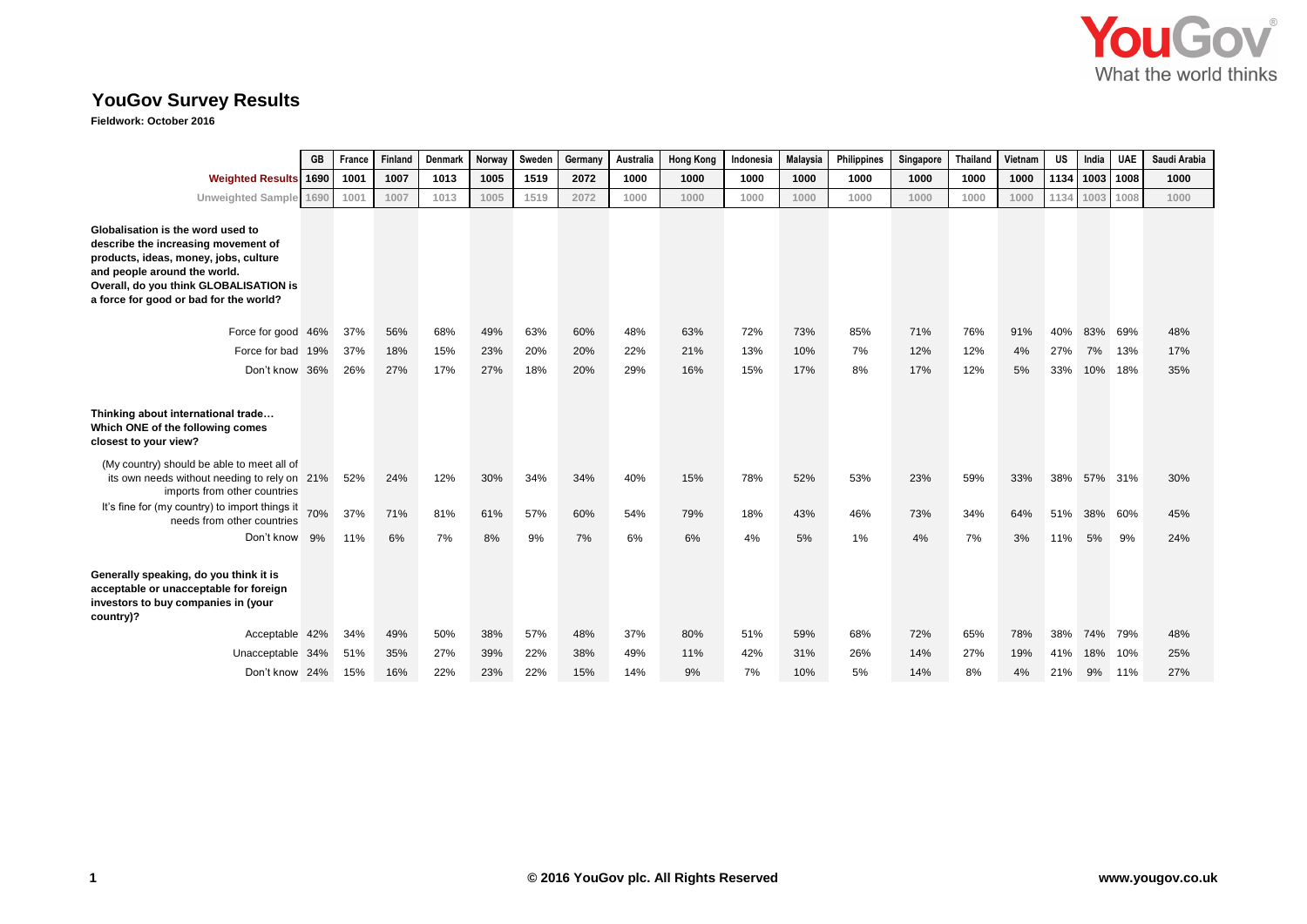

|                                                                                                                                                                                                               | GB   | France     | Finland    | Denmark    | Norway     | Sweden     | Germany    | Australia  | <b>Hong Kong</b> | Indonesia  | <b>Malaysia</b> | Philippines | Singapore  | <b>Thailand</b> | Vietnam    | <b>US</b>  | India      | <b>UAE</b> | Saudi Arabia |
|---------------------------------------------------------------------------------------------------------------------------------------------------------------------------------------------------------------|------|------------|------------|------------|------------|------------|------------|------------|------------------|------------|-----------------|-------------|------------|-----------------|------------|------------|------------|------------|--------------|
| <b>Weighted Results</b>                                                                                                                                                                                       | 1690 | 1001       | 1007       | 1013       | 1005       | 1519       | 2072       | 1000       | 1000             | 1000       | 1000            | 1000        | 1000       | 1000            | 1000       | 1134       | 1003       | 1008       | 1000         |
| Unweighted Sample 1690                                                                                                                                                                                        |      | 1001       | 1007       | 1013       | 1005       | 1519       | 2072       | 1000       | 1000             | 1000       | 1000            | 1000        | 1000       | 1000            | 1000       | 1134       | 1003       | 1008       | 1000         |
| Overall, do you think immigrants from<br>other countries into (your country) have<br>a positive or negative effect on the<br>country?                                                                         |      |            |            |            |            |            |            |            |                  |            |                 |             |            |                 |            |            |            |            |              |
| Positive 32%                                                                                                                                                                                                  |      | 13%<br>35% | 24%<br>36% | 24%<br>33% | 28%<br>33% | 41%<br>23% | 26%<br>36% | 43%<br>33% | 22%<br>50%       | 12%<br>73% | 16%<br>40%      | 45%<br>45%  | 30%<br>45% | 21%<br>26%      | 49%<br>40% | 37%<br>32% | 52%<br>30% | 67%<br>24% | 30%<br>35%   |
| Neither positive nor negative 31%<br>Negative 29%                                                                                                                                                             |      | 45%        | 30%        | 36%        | 32%        | 27%        | 30%        | 18%        | 23%              | 12%        | 39%             | 6%          | 21%        | 48%             | 7%         | 20%        | 11%        | 3%         | 19%          |
| Don't know 8%                                                                                                                                                                                                 |      | 8%         | 9%         | 7%         | 7%         | 9%         | 8%         | 6%         | 5%               | 3%         | 5%              | 3%          | 4%         | 6%              | 5%         | 11%        | 7%         | 6%         | 17%          |
|                                                                                                                                                                                                               |      |            |            |            |            |            |            |            |                  |            |                 |             |            |                 |            |            |            |            |              |
| Thinking about immigration<br>Which ONE of the following would you<br>say is closest to your view?                                                                                                            |      |            |            |            |            |            |            |            |                  |            |                 |             |            |                 |            |            |            |            |              |
| Immigration is enriching and adding to the<br>traditional culture of my country                                                                                                                               |      | 22%        | 20%        | 17%        | 23%        | 35%        | 24%        | 44%        | 27%              | 33%        | 23%             | 54%         | 32%        | 12%             | 54%        | 36%        | 47%        | 47%        | 29%          |
| Immigration is eroding the traditional<br>culture of my country                                                                                                                                               | 52%  | 45%        | 32%        | 37%        | 44%        | 34%        | 40%        | 35%        | 44%              | 30%        | 33%             | 15%         | 42%        | 41%             | 19%        | 31%        | 20%        | 14%        | 18%          |
| Immigration has little effect on the<br>traditional culture of my country                                                                                                                                     | 12%  | 21%        | 40%        | 37%        | 20%        | 19%        | 27%        | 11%        | 22%              | 28%        | 35%             | 27%         | 17%        | 39%             | 23%        | 18%        | 26%        | 24%        | 31%          |
| Don't know 10%                                                                                                                                                                                                |      | 12%        | 8%         | 10%        | 13%        | 11%        | 10%        | 10%        | 8%               | 9%         | 8%              | 4%          | 9%         | 8%              | 4%         | 14%        | 7%         | 15%        | 21%          |
| To what extent do you agree or disagree<br>with each of the following statements?<br>Please select one option on each row.<br>Globalisation has mostly benefited the<br>wealthy rather than ordinary citizens |      |            |            |            |            |            |            |            |                  |            |                 |             |            |                 |            |            |            |            |              |
| Strongly agree 21%                                                                                                                                                                                            |      | 37%        | 20%        | 13%        | 20%        | 16%        | 27%        | 26%        | 15%              | 10%        | 19%             | 20%         | 16%        | 16%             | 16%        | 23%        | 34%        | 26%        | 28%          |
| Somewhat agree 34%                                                                                                                                                                                            |      | 31%        | 32%        | 26%        | 24%        | 25%        | 29%        | 30%        | 39%              | 29%        | 39%             | 41%         | 44%        | 40%             | 36%        | 26%        | 36%        | 29%        | 31%          |
| <b>TOTAL AGREE 55%</b>                                                                                                                                                                                        |      | 68%        | 52%        | 39%        | 44%        | 41%        | 56%        | 56%        | 54%              | 40%        | 58%             | 61%         | 61%        | 56%             | 52%        | 49%        | 71%        | 56%        | 59%          |
| Neither agree nor disagree 22%                                                                                                                                                                                |      | 18%        | 23%        | 29%        | 28%        | 21%        | 25%        | 25%        | 30%              | 34%        | 29%             | 25%         | 27%        | 25%             | 17%        | 26%        | 16%        | 22%        | 21%          |
| Somewhat disagree                                                                                                                                                                                             | 7%   | 4%         | 13%        | 14%        | 9%         | 10%        | 9%         | 8%         | 11%              | 21%        | 8%              | 10%         | 8%         | 13%             | 16%        | 11%        | 7%         | 11%        | 5%           |
| Strongly disagree 3%                                                                                                                                                                                          |      | 3%         | 4%         | 3%         | 3%         | 12%        | 3%         | 4%         | $1\%$            | 3%         | 3%              | 4%          | 2%         | 2%              | 13%        | 6%         | 4%         | 5%         | 2%           |
| <b>TOTAL DISAGREE 10%</b>                                                                                                                                                                                     |      | 25%        | 39%        | 46%        | 40%        | 43%        | 37%        | 38%        | 43%              | 57%        | 40%             | 39%         | 37%        | 40%             | 47%        | 42%        | 27%        | 37%        | 28%          |
| Don't know 13%                                                                                                                                                                                                |      | 6%         | 8%         | 15%        | 16%        | 16%        | 7%         | 7%         | 3%               | 3%         | 2%              | 0%          | 2%         | 3%              | 1%         | 9%         | 3%         | 7%         | 13%          |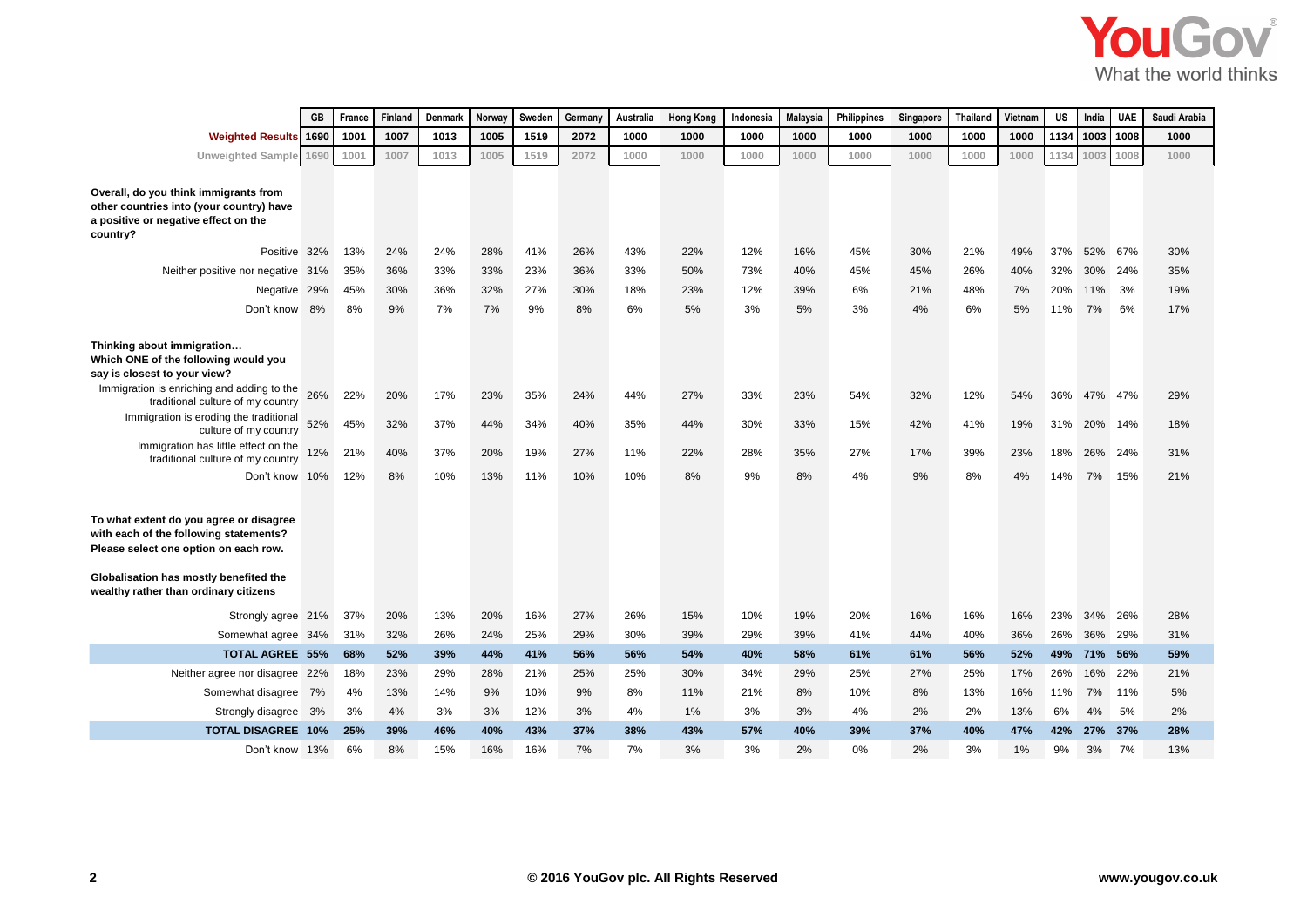|                                                                                        | GB   | France | Finland | Denmark | Norway | Sweden | Germany | Australia | <b>Hong Kong</b> | Indonesia | <b>Malaysia</b> | <b>Philippines</b> | Singapore | <b>Thailand</b> | Vietnam | <b>US</b> | India   | <b>UAE</b> | Saudi Arabia |
|----------------------------------------------------------------------------------------|------|--------|---------|---------|--------|--------|---------|-----------|------------------|-----------|-----------------|--------------------|-----------|-----------------|---------|-----------|---------|------------|--------------|
| <b>Weighted Results</b>                                                                | 1690 | 1001   | 1007    | 1013    | 1005   | 1519   | 2072    | 1000      | 1000             | 1000      | 1000            | 1000               | 1000      | 1000            | 1000    | 1134      | 1003    | 1008       | 1000         |
| <b>Unweighted Sample</b>                                                               | 1690 | 1001   | 1007    | 1013    | 1005   | 1519   | 2072    | 1000      | 1000             | 1000      | 1000            | 1000               | 1000      | 1000            | 1000    | 1134      | 1003    | 1008       | 1000         |
| A country is stronger when its people<br>have a shared and common culture              |      |        |         |         |        |        |         |           |                  |           |                 |                    |           |                 |         |           |         |            |              |
| Strongly agree 21%                                                                     |      | 24%    | 25%     | 19%     | 29%    | 20%    | 27%     | 30%       | 13%              | 10%       | 30%             | 46%                | 28%       | 15%             | 48%     | 29%       | 45%     | 37%        | 41%          |
| Somewhat agree 35%                                                                     |      | 33%    | 33%     | 41%     | 28%    | 28%    | 30%     | 37%       | 44%              | 26%       | 40%             | 37%                | 48%       | 40%             | 29%     | 25%       | 32%     | 34%        | 26%          |
| <b>TOTAL AGREE 56%</b>                                                                 |      | 57%    | 57%     | 60%     | 57%    | 48%    | 57%     | 66%       | 57%              | 36%       | 69%             | 83%                | 76%       | 55%             | 77%     | 54%       | 77%     | 71%        | 66%          |
| Neither agree nor disagree 24%                                                         |      | 23%    | 20%     | 22%     | 21%    | 21%    | 27%     | 21%       | 30%              | 26%       | 22%             | 13%                | 18%       | 29%             | 10%     | 26%       | 13%     | 17%        | 18%          |
| Somewhat disagree 9%                                                                   |      | 8%     | 12%     | 9%      | 10%    | 10%    | 7%      | 7%        | 9%               | 31%       | 5%              | 3%                 | 4%        | 12%             | 7%      | 11%       | 5%      | 6%         | 5%           |
| Strongly disagree 4%                                                                   |      | 7%     | 5%      | 3%      | 5%     | 10%    | 4%      | 3%        | 2%               | 5%        | 2%              | 1%                 | 1%        | 2%              | 5%      | 5%        | 4%      | 3%         | 2%           |
| <b>TOTAL DISAGREE 13%</b>                                                              |      | 38%    | 38%     | 34%     | 36%    | 42%    | 38%     | 31%       | 41%              | 61%       | 29%             | 17%                | 23%       | 43%             | 22%     | 42%       | 22%     | 25%        | 26%          |
| Don't know<br>Multiculturalism is a negative result of<br>globalisation                | 6%   | 5%     | 5%      | 6%      | 6%     | 10%    | 5%      | 2%        | 2%               | 3%        | 1%              | $0\%$              | 1%        | 2%              | 1%      | 4%        | 1%      | 4%         | 8%           |
| Strongly agree 10%                                                                     |      | 14%    | 12%     | 10%     | 15%    | 12%    | 15%     | 12%       | 4%               | 6%        | 7%              | 8%                 | 5%        | 10%             | 15%     | 13%       | 18% 11% |            | 11%          |
| Somewhat agree 18%                                                                     |      | 16%    | 17%     | 13%     | 16%    | 13%    | 16%     | 16%       | 14%              | 19%       | 16%             | 21%                | 17%       | 29%             | 30%     | 16%       | 21%     | 17%        | 18%          |
| <b>TOTAL AGREE 28%</b>                                                                 |      | 30%    | 28%     | 23%     | 31%    | 26%    | 31%     | 28%       | 18%              | 25%       | 23%             | 29%                | 22%       | 38%             | 45%     | 29%       | 38%     | 28%        | 30%          |
| Neither agree nor disagree 26%                                                         |      | 30%    | 24%     | 29%     | 27%    | 15%    | 28%     | 25%       | 36%              | 31%       | 34%             | 35%                | 37%       | 34%             | 18%     | 25%       | 23%     | 24%        | 30%          |
| Somewhat disagree 17%                                                                  |      | 16%    | 27%     | 25%     | 14%    | 12%    | 19%     | 21%       | 33%              | 32%       | 27%             | 21%                | 28%       | 19%             | 18%     | 14%       | 16%     | 19%        | 16%          |
| Strongly disagree 17%                                                                  |      | 16%    | 14%     | 11%     | 16%    | 37%    | 15%     | 21%       | 11%              | 6%        | 13%             | 14%                | 11%       | 5%              | 17%     | 24%       | 18%     | 21%        | 11%          |
| <b>TOTAL DISAGREE 34%</b>                                                              |      | 61%    | 65%     | 65%     | 57%    | 65%    | 61%     | 67%       | 80%              | 69%       | 74%             | 70%                | 76%       | 58%             | 53%     | 63%       | 57%     | 64%        | 57%          |
| Don't know 12%                                                                         |      | 9%     | 7%      | 12%     | 12%    | 10%    | 7%      | 5%        | 2%               | 6%        | 4%              | 1%                 | 3%        | 3%              | 2%      | 8%        | 4%      | 8%         | 14%          |
| Which ONE of the following best<br>describes the way you feel about (your<br>country)? |      |        |         |         |        |        |         |           |                  |           |                 |                    |           |                 |         |           |         |            |              |
| (My country) is the best country in the world 13%                                      |      | 5%     | 11%     | 13%     | 11%    | 7%     | 5%      | 34%       | 8%               | 14%       | 11%             | 15%                | 7%        | 25%             | 6%      | 41%       | 36%     | 27%        | 25%          |
| (My country) is better than most other<br>countries                                    |      | 29%    | 52%     | 57%     | 59%    | 55%    | 47%     | 41%       | 49%              | 27%       | 27%             | 25%                | 55%       | 23%             | 23%     | 32%       | 35%     | 49%        | 42%          |
| (My country) is as good as most other<br>countries                                     | 39%  | 37%    | 27%     | 22%     | 24%    | 25%    | 34%     | 16%       | 25%              | 38%       | 34%             | 37%                | 27%       | 31%             | 32%     | 17%       | 19%     | 15%        | 9%           |
| (My country) is not as good as most other<br>countries                                 | 8%   | 17%    | 7%      | 4%      | 2%     | 8%     | 5%      | 4%        | 14%              | 17%       | 21%             | 20%                | 7%        | 16%             | 33%     | 4%        | 6%      | 4%         | 9%           |
| (My country) is the worst country in the<br>world                                      | 1%   | 4%     | 1%      | 0%      | 0%     | $1\%$  | 1%      | 1%        | 1%               | 1%        | 3%              | 2%                 | 1%        | 1%              | 4%      | 1%        | 0%      | 1%         | 2%           |
| Don't know                                                                             | 7%   | 8%     | 3%      | 4%      | 3%     | 5%     | 8%      | 4%        | 4%               | 4%        | 4%              | 2%                 | 3%        | 4%              | 3%      | 6%        | 3%      | 5%         | 14%          |